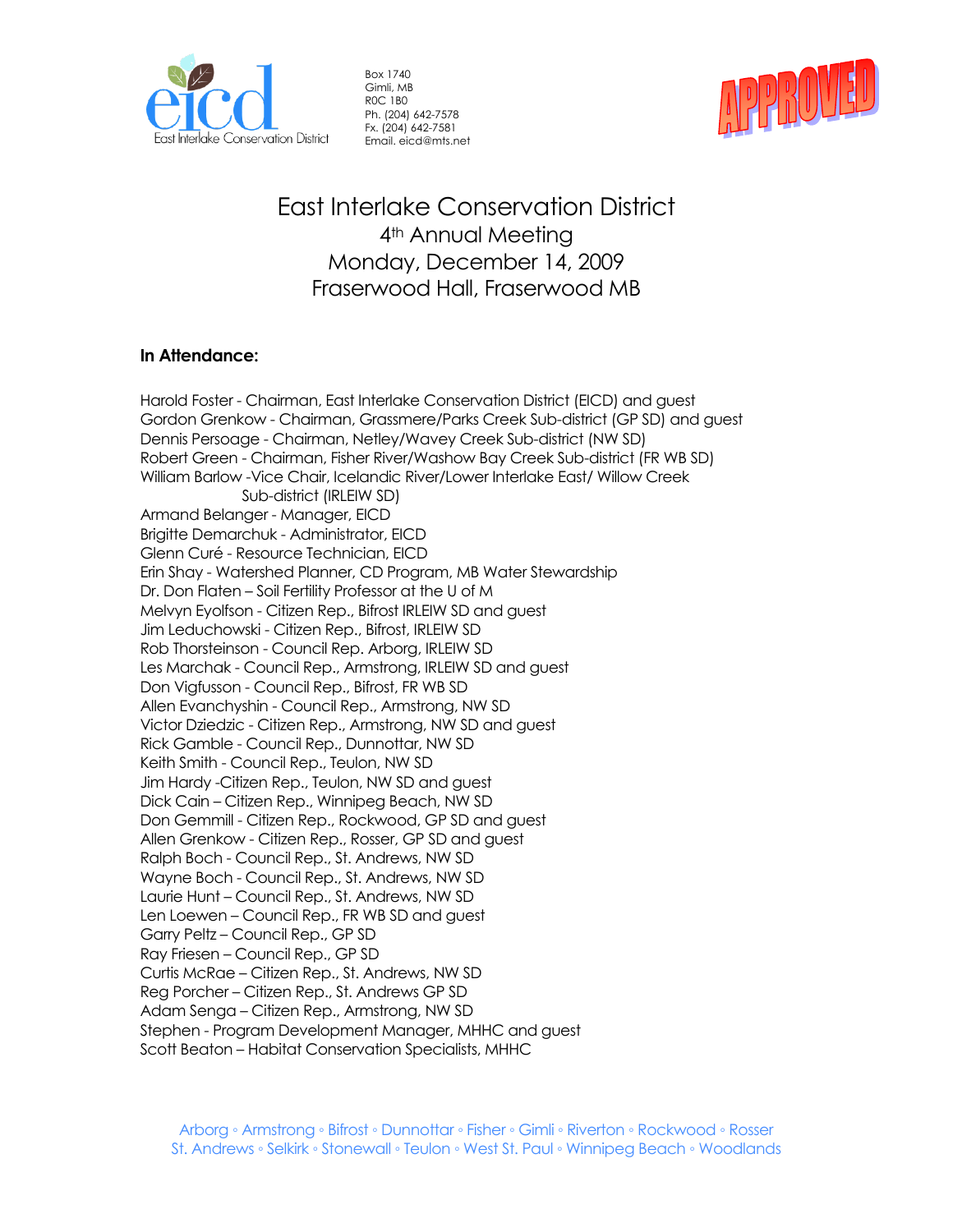## **4.1 Call to Order**

Harold Foster called meeting to order at 5:05 pm

## **4.2 Approval of Agenda**

**MOTION:** Be it resolved that the agenda be approved as presented. **Resolution 403-4.2-09 R. Thorsteinson – R. Gamble** 

**CARRIED**

## **4.3 Approval of the December 8th, 2008, 3rd EICD AGM minutes MOTION:** Be it resolved that the agenda be approved as presented. **Resolution 404-4.3-09**

**R. Boch – L. Marchak**

**CARRIED** 

# **4.4 Chairman's and Manager's Reports**

**Presentations** 

### **4.5 Supper**

## **4.6 Presentation**

Dr. Don Flaten – Nutrient run off and the effectiveness of vegetative buffer strips

## **4.7 Elections of Sub-district Chairpersons**

## **4.7.1 -Fisher River and Washow Bay Creek SD**

*PRESENT: Robert Green, Donald Vigfusson, Len Loewen (3 out of 4 present)*

R. Green calls meeting to order 7:05

R. Green turns floor over to A. Belanger

A. Belanger opens floor to nominations

L. Loewen Nominates R. Green as Chairperson

D. Vigfusson seconds it

Second call for Nominations

Third and Final call for Nominations

- L. Loewen moves that Nominations Cease
- D. Vigfusson seconds that Nominations Cease

## **Resolution 405-4.7.1-09 CARRIED**

- D. Vigfusson Nominated L. Loewen as Vice Chairperson
- L. Loewen Nominates D. Vigfusson as Vice Chairperson
- D. Vigfusson declined
- R. Green seconds nomination for L. Loewen as Vice Chairperson

Arborg ◦ Armstrong ◦ Bifrost ◦ Dunnottar ◦ Fisher ◦ Gimli ◦ Riverton ◦ Rockwood ◦ Rosser St. Andrews ◦ Selkirk ◦ Stonewall ◦ Teulon ◦ West St. Paul ◦ Winnipeg Beach ◦ Woodlands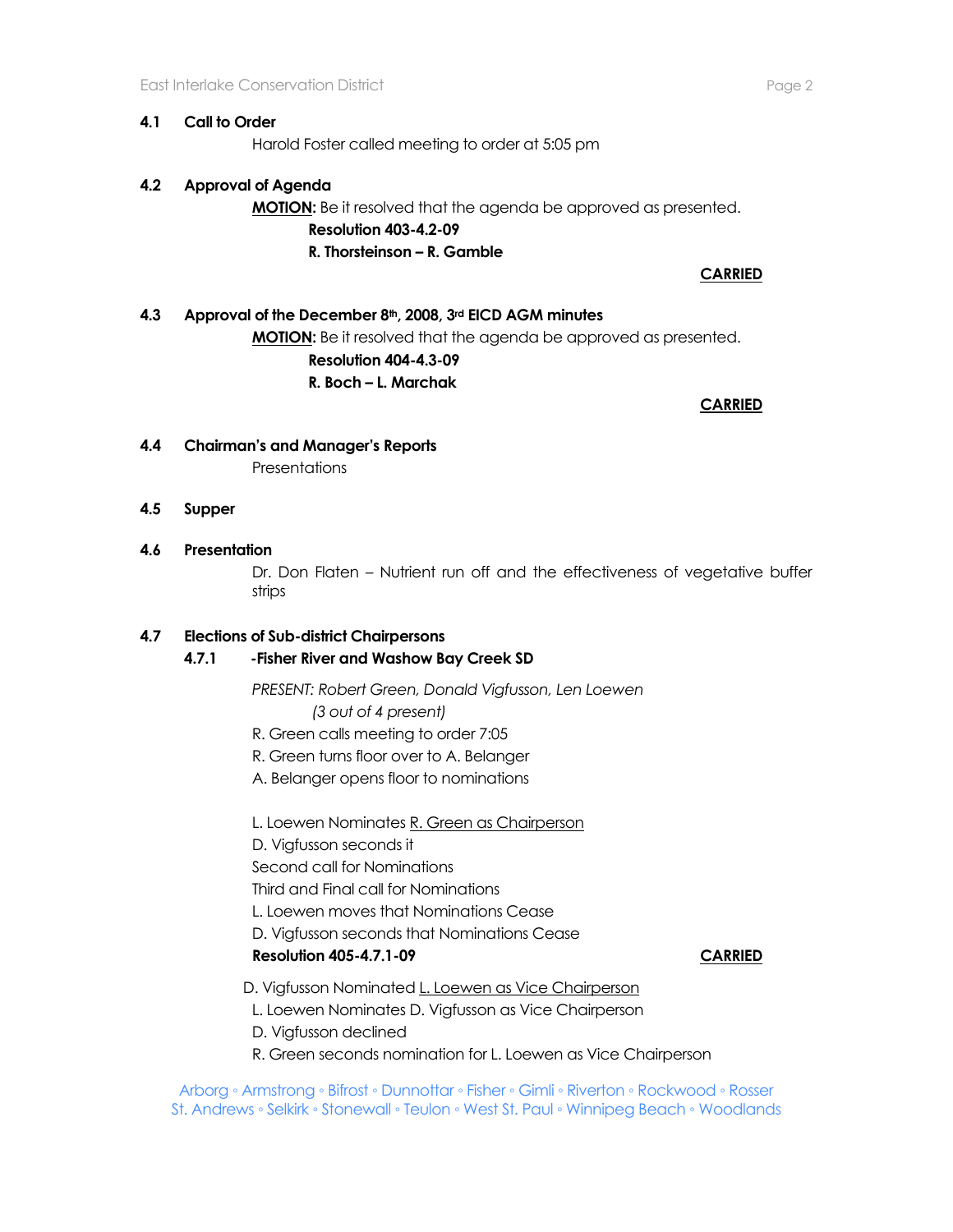Second call for Nominations Third and Final call for Nominations D. Vigfusson moves that Nominations Cease R. Green seconds that Nominations Cease **Resolution 406-4.7.1-09 CARRIED**

- A. Belanger turns floor back over to R. Green
	- The Culvert Inv. Project was discussed re: Provincial Drains
- R. Green adjourns the meeting at 7:15

## **4.7.2 - Grassmere and Parks Creek SD**

*PRESENT: Gordon Grenkow, Allen Grenkow, Garry Peltz, Don Gemmill, Wayne Boch, Ralph Boch, Garnet Thieven (7 out of 11 present)*

- G. Grenkow calls meeting to order at 7:05
- G. Grenkow turns floor over to E. Shay
- E. Shay opens floor to nominations

Garnet Thieven Nominates G. Grenkow as Chairperson W. Boch seconds it Second call for Nomination Third and Final call for Nomination G. Peltz moves that Nominations Cease A. Grenkow seconds that Nominations Cease **Resolution 407-4.7.2-09 CARRIED** G. Peltz Nominates D. Gemmill as Vice Chairperson A. Grenkow seconds it Second call for Nomination

- Third and Final call for Nomination
- R. Porcher moves that Nominations Cease
- W. Boch seconds that Nominations Cease

**Resolution 408-4.7.2-09 CARRIED**

E. Shay turns floor back over to G. Grenkow G. Grenkow adjourns the meeting at 7:15

### **4.7.3 - Icelandic River and Lower East Interlake/Willow Creek SD**

*PRESENT: Harold Foster, Les Marchak, William Barlow, Jim Leduchowski, Melvyn Eyolfson, Robert Thorsteinson, Adam Senga (7 out of 12 present)*

- H. Foster calls meeting to order at 7:20
- H. Foster turns floor over to A. Belanger
- A. Belanger opens floor to Nominations
- L. Marchak Nominates H. Foster as Chairperson

Arborg ◦ Armstrong ◦ Bifrost ◦ Dunnottar ◦ Fisher ◦ Gimli ◦ Riverton ◦ Rockwood ◦ Rosser St. Andrews ◦ Selkirk ◦ Stonewall ◦ Teulon ◦ West St. Paul ◦ Winnipeg Beach ◦ Woodlands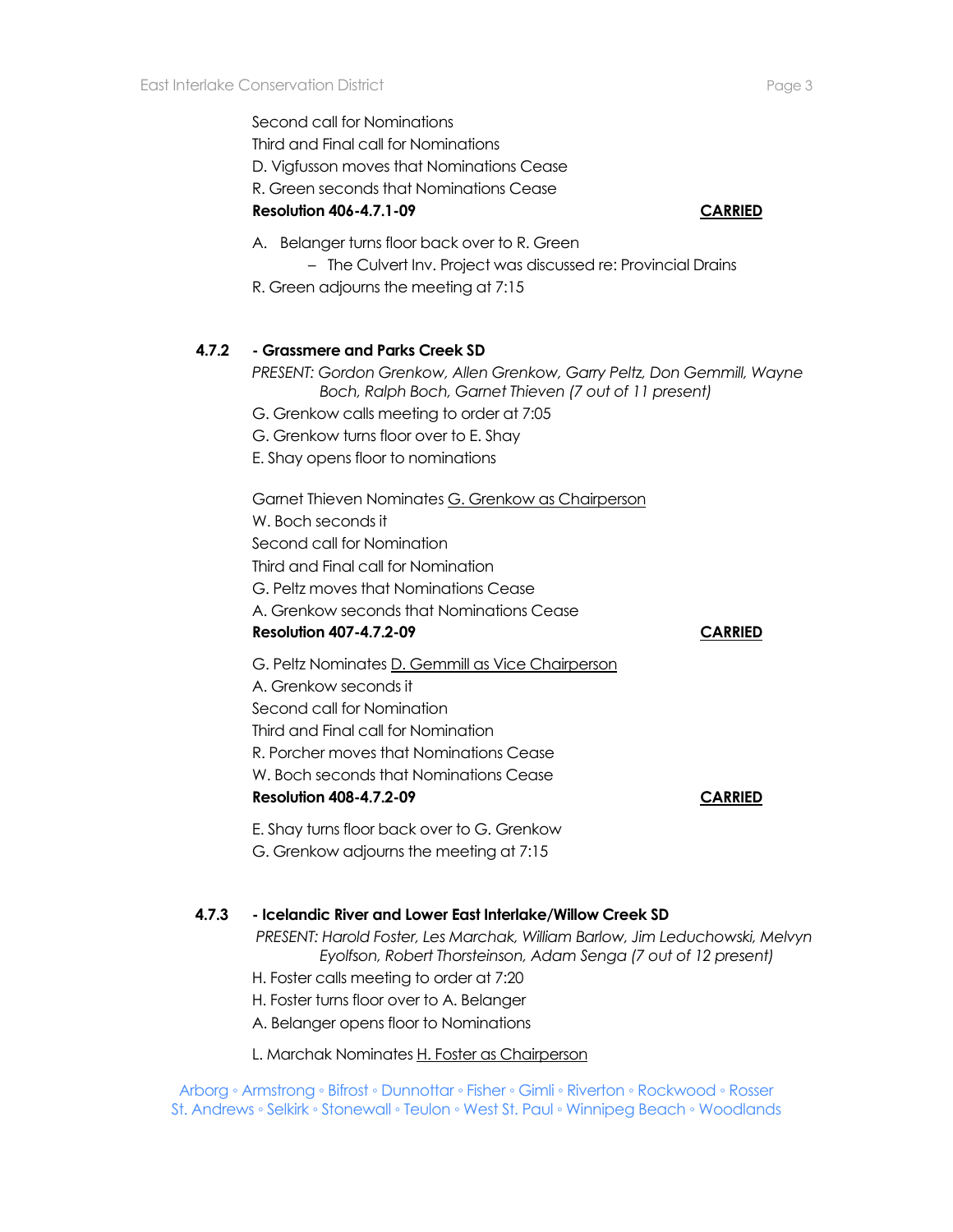A. Senga seconds it Second call for Nominations Third and Final call for Nomination R. Thorsteinson moves that Nominations Cease M. Eyolfson seconds that Nominations Cease **Resolution 409-4.7.3-09 CARRIED** R. Thorsteinson Nominates W. Barlow as Vice Chairperson A. Senga seconds it Second call for Nominations Third and Final call for Nominations L. Marchak moves that Nominations Cease M. Eyolfson seconds that Nominations Cease **Resolution 410-4.7.3-09 CARRIED** A. Belanger turns floor back over to H. Foster H. Foster adjourns the meeting at 7:28 **4.7.4 - Netley and Wavey Creek SD** *PRESENT: Dennis Persoage, Rick Gamble, Dick Cain, Keith Smith, Victor Dziedzic, Jim Hardy, Allen Evanchyshin, Ralph Boch, Curtis McRae (9 out of 12 present)* D. Persoage called meeting to order at 7:20 D. Persoage turns floor over to E. Shay E. Shay opens floor to nominations R. Boch Nominates D. Persoage as Chairperson R. Gamble seconds it Second call for Nomination Third and Final call for Nomination K. Smith moves that Nominations Cease V. Dziedzic seconds that Nominations Cease **Resolution 411-4.7.4-09 CARRIED** D. Persoage Nominates R. Gamble as Vice Chairperson R. Boch seconds it Second call for Nominations Third and Final call for Nominations D. Cain moves that Nominations Cease C. McRae seconds that Nominations Cease **Resolution 412-4.7.4-09 CARRIED** E. Shay turns floor back over to D. Persoage

D. Persoage adjourns the meeting at 7:28